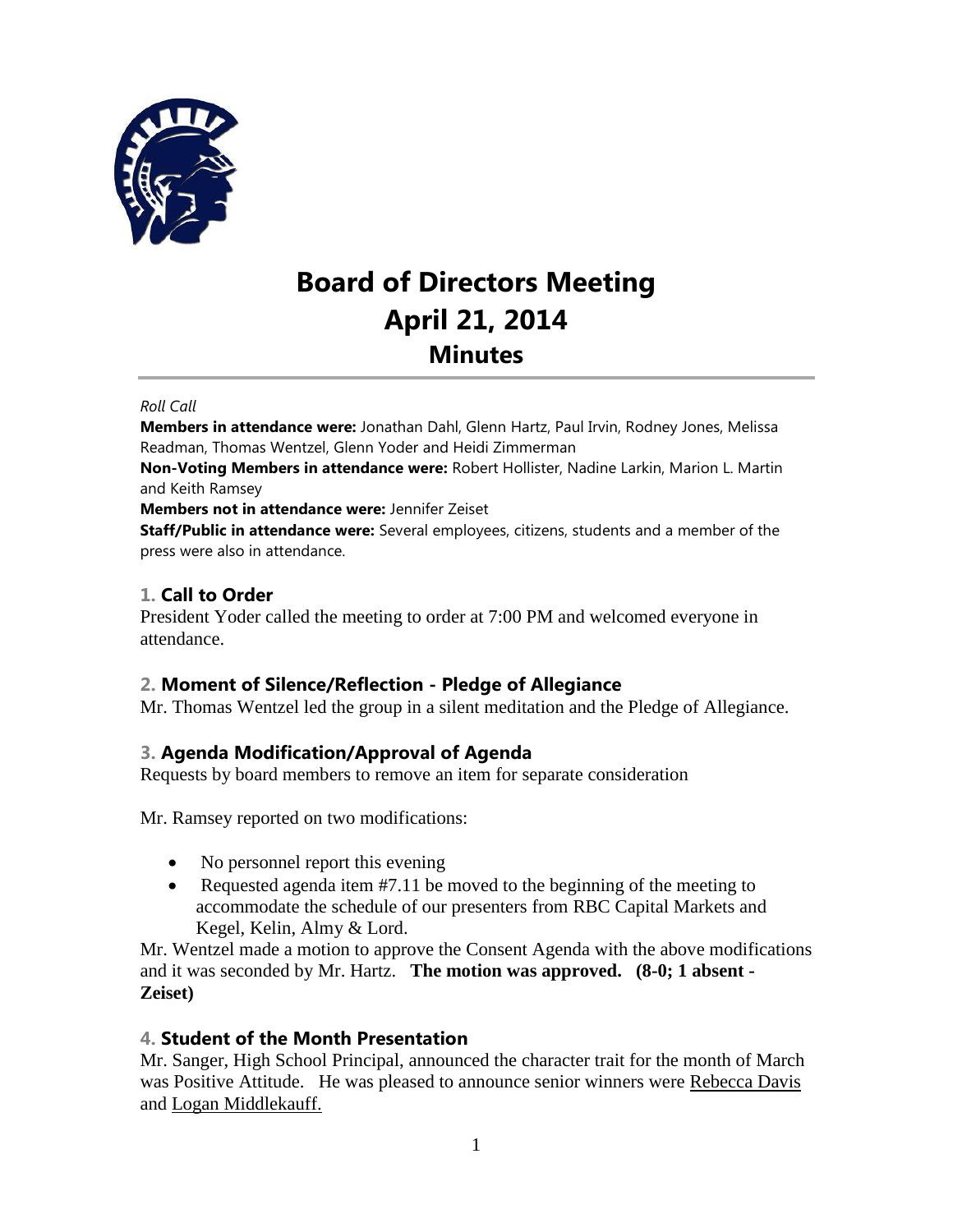Mr. Kirk Middlekauff was in attendance with his son, Logan, and Dr. Hollister commended Logan and challenged him to continue to strive for excellence remembering he is an ambassador of Elanco School District. Rebecca Davis was unable to attend.

### **5. Citizens' Comments**

At this time we invited public comment on any topic that is within the Board's jurisdiction. Please also note that the public is invited to attend our Committee Meetings where much of the discussion and deliberation of agenda topics is conducted. (Committee Meetings are held in the Community Hall at the Garden Spot Complex at 7 p.m. on the second Monday of the month.)

Jason Kauffman, New Holland

Mr. Kauffman said a prayer.

### Bonita Stone, New Holland

Ms. Stone gave an update on the progress to become a school sanctioned swim team. The committee is in the final stages of putting the budget together. She introduced the president of the summer swim team, Terry Mohler. Mr. Mohler shared a few things about himself including being a graduate of Garden Spot and details on the importance of having swimming as a school sanctioned sport. An official proposal will be presented next month.

# **6. Special Presentation - none**

# **7. Consent Agenda**

Items listed under the *Consent Agenda* section of our Board Meeting Agenda are considered to be routine and are acted on by the Board in one motion. There is no Board discussion of these items individually prior to the Board vote unless a member of the Board requests that a specific item be removed from the Consent Agenda. Requests to remove an item from the Consent Agenda will be accepted at agenda section 3. Agenda Modification/Approval of Agenda. (Requests to remove an item for separate consideration*).* Items Removed from the Consent Agenda will be moved to agenda section "Action Items."

After listening to the presentations by Ms. Eby and Ms. Lord to gain a better understanding of the Parameters Resolution for the Refunding of the Series of 2010 A Bonds, Mr. Hartz made a motion to approve the items in the Consent Agenda. Mr. Wentzel seconded the motion. **The motion was approved. (8-0; 1 absent - Zeiset)**

*To review the detailed information on the Bond Refunding and the Resolution, the documents may be reviewed in the PDF files listed under Item 7.11 in the Consent Agenda on AgendaManager.*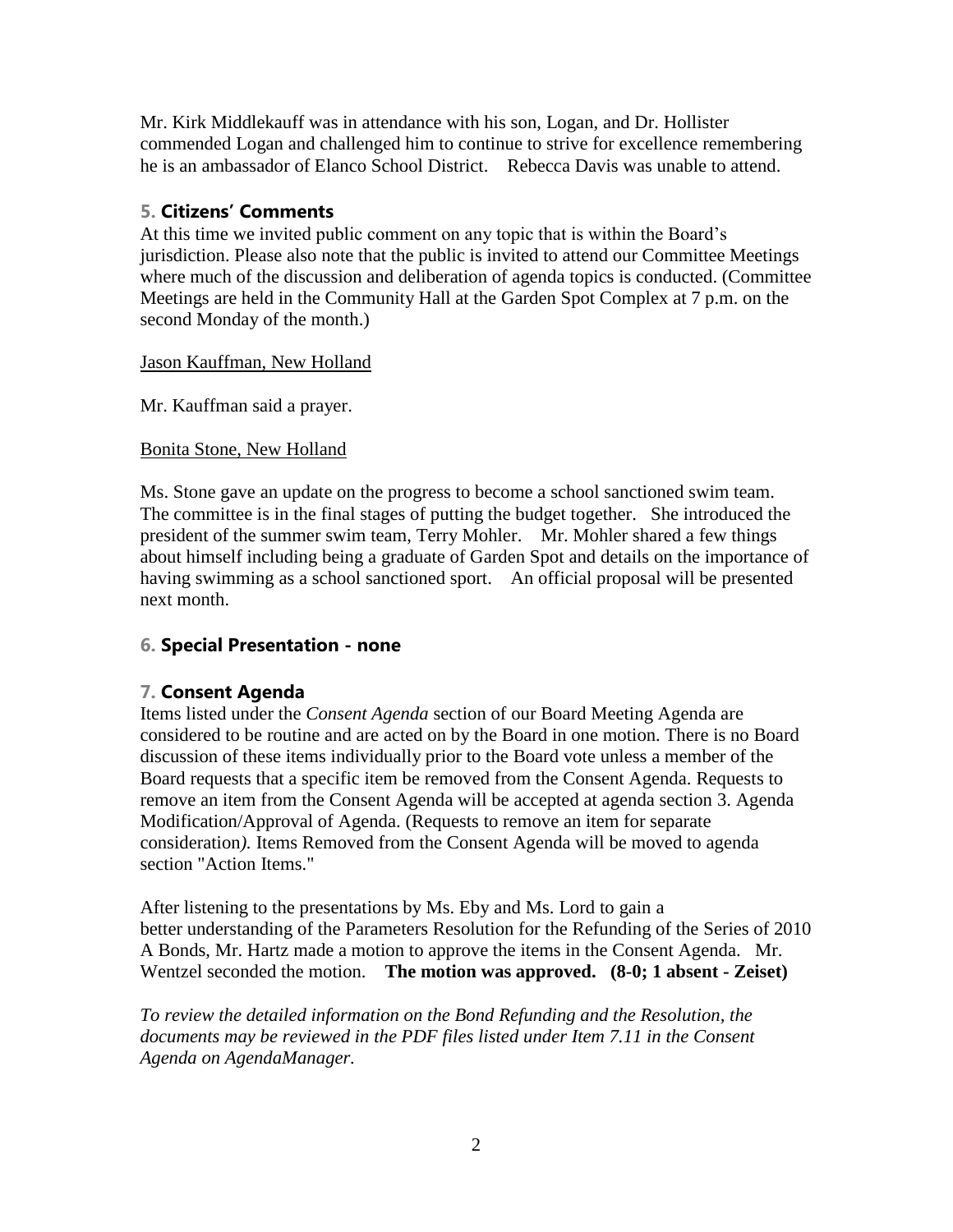**7.1** Approval of Minutes

**7.2** Treasurer's Report

**7.3** Bills Paid

**7.4** Cafeteria Fund Treasurer's Report

**7.5** Investments

**7.6** Student Activity Account

**7.7** Approve Budgetary Transfers

**7.8** Approval of the Change Orders that were Signed by the Chief of Finance & Operations for the Brecknock Elementary School Project

**7.9** Approval of the Lancaster-Lebanon IU#13 General Operating Budget (GOB) and Instructional Materials Services (IMS) Budget for 2014-15

**7.10** Approval of the Copier and Printer Proposal from Higher Information Group

**7.11** Approval of the Parameters Resolution for the Refunding of the Series of 2010 A Bonds

Lauren Eby, RBC Capital Markets, and Rhonda Lord, Kegel, Kelin, Almy & Lord, was in attendance to review and request approval of a parameters resolution for a future refunding of the 2010 A issue.

**7.12** Approval of District 2014-2017 Special Education Plan

**7.13** Approve a Settlement Agreement for Education Expenses for a Student with Special Needs

**7.14** Approve an Educational Programming Agreement for a Student with Special Needs

# **8. Action Items**

**8.1** Items Removed from Consent Agenda for Separate Consideration - None

# **9. Reports**

# **9.1 Lancaster County Tax Collection Bureau**

Met on Wednesday, March 19, 2014. The majority of the meeting was to review and approve the audit report. The LCTCB received another outstanding report.

# **9.2 Lancaster-Lebanon IU 13**

Mr. Irvin met with the IU 13 board on April 9th.

- Over \$8 million dollars were approved for disbursements along with contracts in Business Services; Early childhood & Special Education Services; and Instructional Services.
- Human Resources reported 6 resignations; 3 retirements; 1 termination; 8 new hires; 20 change of position/status/salary and 2 leave of absences.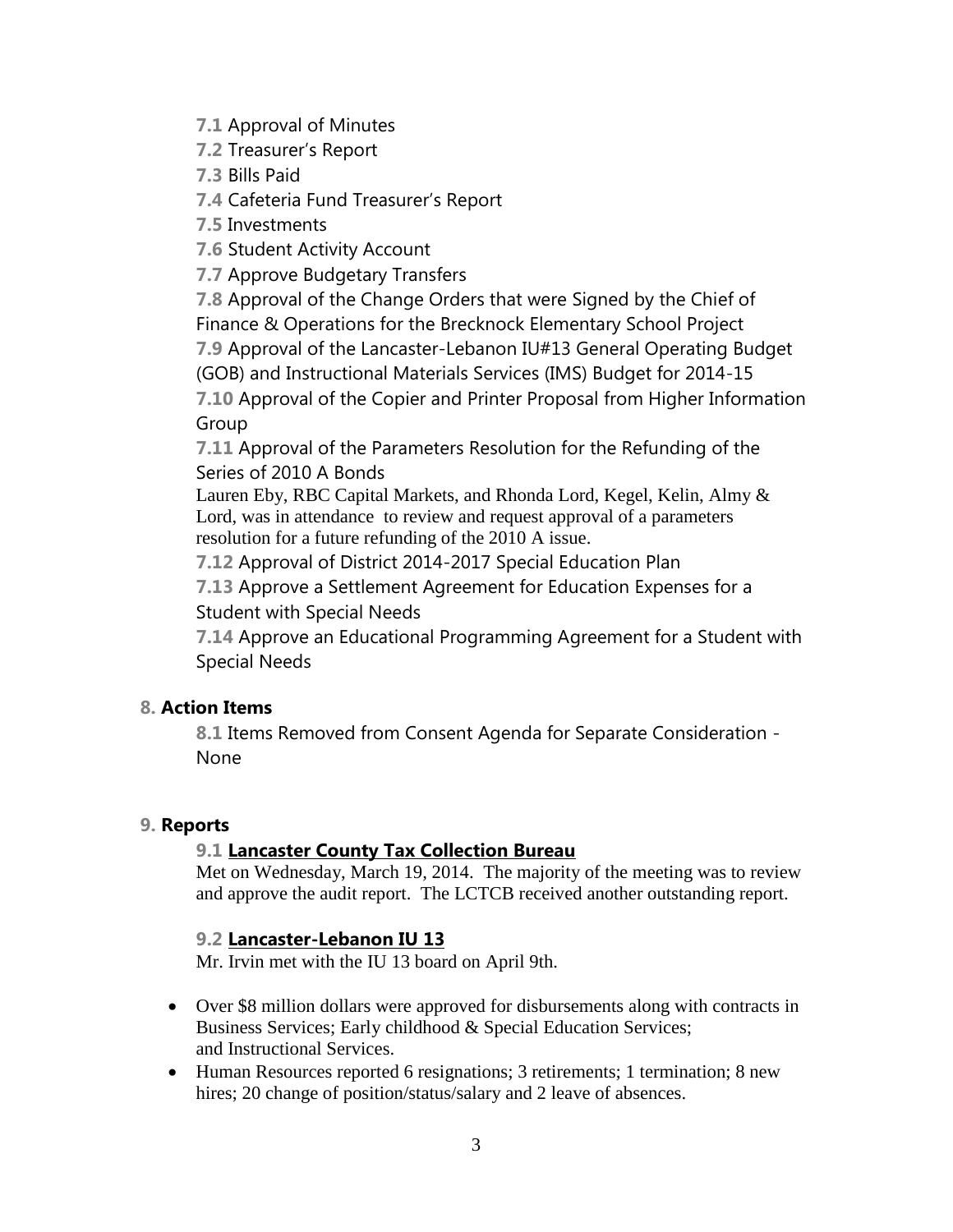Should anyone have any questions regarding the IU 13 and its activities, please contact Mr. Irvin.

### **9.3 Lancaster CTC**

Mrs. Readman reported the Joint Operating Committee met March 27th. They listened to a presentation by teacher, Mrs. Roth, and various students highlighting the recent SkillsUSA competition. Skills USA is an exciting program and the students presenting were very proud and enthusiastic.

It was reported the Superintendent of Record, Dr. Gerald Hueskin, is in the midst of putting training sessions together over the summer to allow guidance counselors to become more aware of the CTC's course offerings.

Enrollment for the coming year is high with only a few programs not reaching the minimum as of this date. They fully expect them to all be filled because it is still early yet for commitment.

Next meeting will be April 24th.

### **9.4 Legislative**

Mr. Wentzel reported the legislators are in recess until April 28th. The charter school reform is still on hold in Harrisburg and we will continue to watch for changes.

It was announced this week the \$779 million in gaming revenue is available for property tax relief. We should receive about the same as last year which is around \$60 per household. Mr. Wentzel also said Senate Bill 76 is on the table to eliminate property taxes and discuss other ways to fund education. There should be some activity on this bill as early as next week.

### **10. Superintendent's Report**

Dr. Hollister reported he had 3 groups of students and teachers he wanted to recognize this evening with no specific order.

**Science Olympiad** - Coaches Kathy Cassidy and Manfred Eller recently took the following students to Millersville University to compete in the Science Olympiad: 9th Graders - Rebecca Gordner, Elvera Gortman, Nathan Myers, Doug Kurtz, Taylor Martin, Laura Snader and Charles Ulrich; 10th Grader - Devon Christman; 11th Graders - Adam Fellenbaum; Amy Huynh and Rebecca King; 12th Graders - Ben Martin, Kevin Taylor, Joy Thames, Zack Walker and Natalie Ziemer. Students were given medals in two competition, one in "Designer Genes" and one in "Water Quality". Dr. Hollister congratulated the students and the science department for their success.

**Technology Student Association** - Students Chris Hare, Riley Kohl and Robbie Jacobs recently attended the state conference at Seven Springs with their coach, Mike Stitzer. It